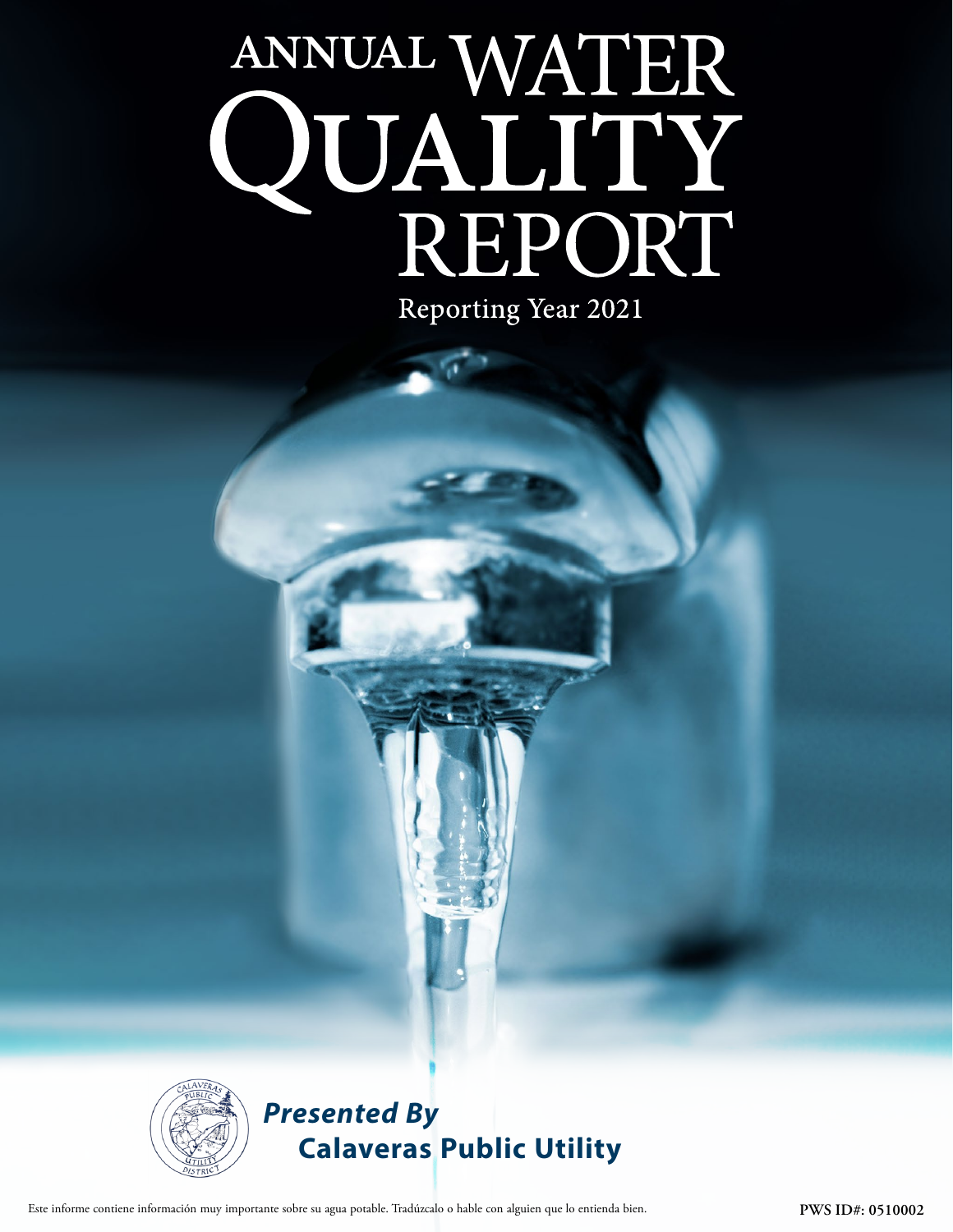

nce again, we are proud to present our annual water quality report covering the period between January 1 and December 31, 2021. In a matter of only a few decades, drinking water has become exponentially safer and more reliable than at any other point in human history. Our exceptional staff continues to work hard every day—at all hours—to deliver the highest-quality drinking water without interruption. Although the challenges ahead are many, we feel that by relentlessly investing in customer outreach and education, new treatment technologies, system upgrades, and training, the payoff will be reliable, high-quality tap water delivered to you and your family.

#### **Lead in Home Plumbing**

If present, elevated levels of<br>lead can cause serious health f present, elevated levels of problems, especially for pregnant women and young children. Lead in drinking water is primarily from materials and components associated with service lines and home plumbing. We are responsible for providing highquality drinking water, but we cannot control the variety of materials used in plumbing components. When your water has been sitting for several hours,



you can minimize the potential for lead exposure by flushing your tap for 30 seconds to two minutes before using water for drinking or cooking. (If you do so, you may wish to collect the flushed water and reuse it for another beneficial purpose, such as watering plants.) If you are concerned about lead in your water, you may wish to have your water tested. Information on lead in drinking water, testing methods, and steps you can take to minimize exposure is available from the Safe Drinking Water Hotline at (800) 426-4791, or online at: [www.epa.gov/](http://www.epa.gov/safewater/lead) [safewater/lead.](http://www.epa.gov/safewater/lead)

#### **Think Before You Flush!**

Flushing unused or expired medicines can be harmful to your drinking water. Properly disposing of unused or expired medication helps protect you and the environment. Keep medications out of our waterways by disposing responsibly. To find a convenient drop-off location near you, please visit [https://bit.ly/3IeRyXy.](https://bit.ly/3IeRyXy)

### **Where Does My Water Come From?**

CPUD customers are fortunate because we enjoy<br>
quality water from the Licking Fork and South<br>
Fight of the Makelumna Bing Water from this course Fork of the Mokelumne River. Water from this source is pumped to Jeff Davis Reservoir, near the town of Rail Road Flat, which has a capacity of 2,000 acre-feet. The water is then treated at the Jeff Davis Water Treatment Plant, which was constructed in 1974 and is located on the same property as the reservoir.

#### **Community Participation**

You are invited to participate in Calaveras Public Utility<br>District's (CPUD) monthly board meetings. Monthly board<br>meetings are an approximation for mambers of the approximation meetings are an opportunity for members of the community to share appreciation and concerns regarding the management and operation of the community's water system. Monthly

board meetings are held at 3:00 p.m. on the second Tuesday of each month at CPUD's main office, 506 St. Charles Street, San Andreas. For more information,



visit us online at [www.cpud.org](http://www.cpud.org) or [www.facebook.com/](http://www.facebook.com/calaveraspud) [calaveraspud](http://www.facebook.com/calaveraspud), email [info@cpud.org,](mailto:info@cpud.org) or call (209) 754-9442.

### **Important Health Information**

Some people may be more vulnerable to contaminants<br>in drinking water than the general population. Immunocompromised persons such as persons with cancer undergoing chemotherapy, persons who have undergone organ transplants, people with HIV/AIDS or other immune system disorders, some elderly, and infants may be

particularly at risk from infections. These people should seek advice about drinking water from their health care providers. The U.S. EPA/CDC (Centers for Disease Control and Prevention) guidelines on appropriate means to lessen the risk of infection by *cryptosporidium* and other

microbial contaminants are available from the Safe Drinking Water Hotline at (800) 426-4791, or online at: [http://water.epa.gov/](http://water.epa.gov/drink/hotline) [drink/hotline](http://water.epa.gov/drink/hotline).

**QUESTIONS?** For more information about this report, or for any questions this report, or for any questions relating to your drinking water, please call Wyatt Rovera, Chief Treatment Plant Operator, at (209) 754-9442.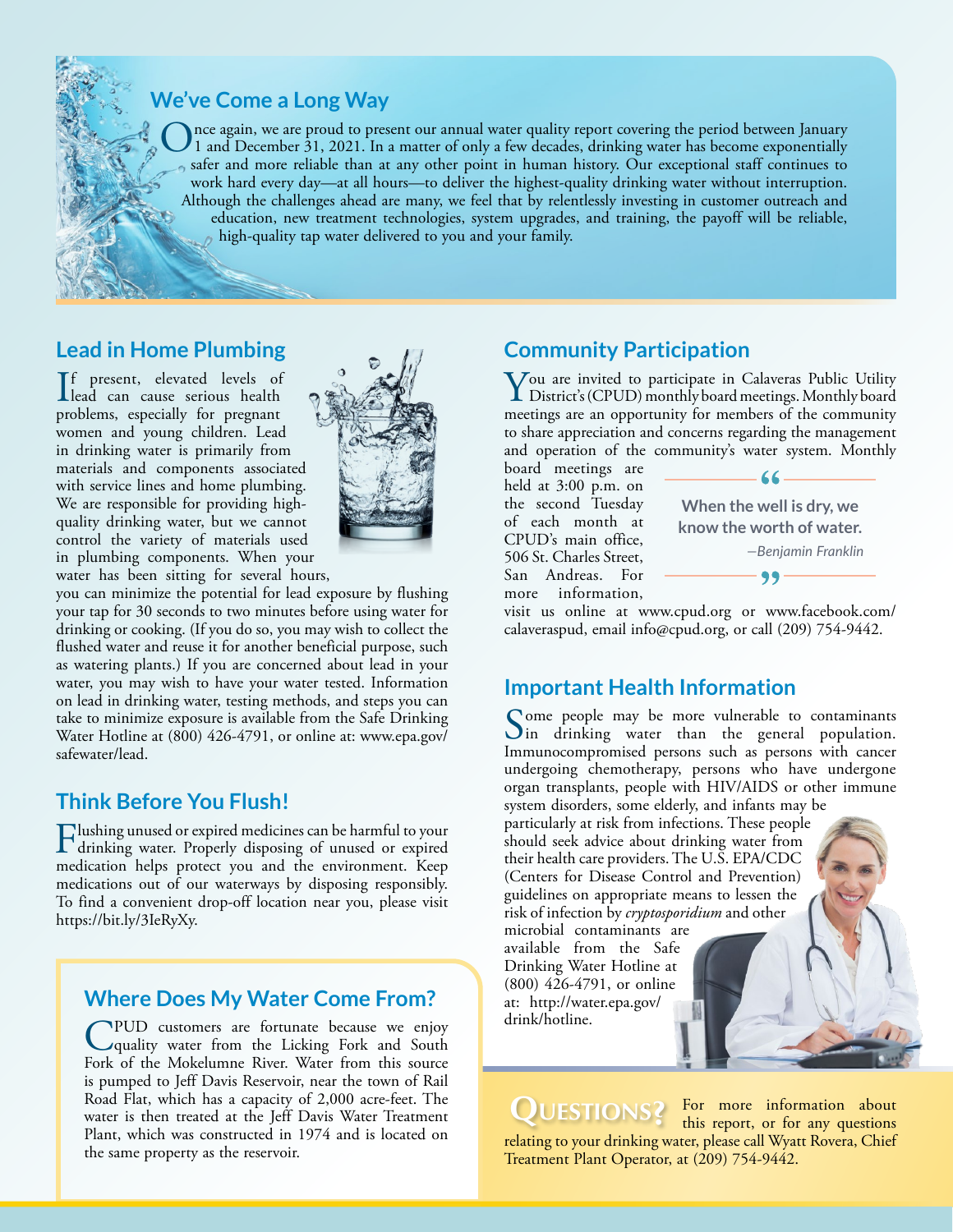### **How Long Can I Store Drinking Water?**

The disinfectant in drinking water will eventually dissipate<br>even in a closed container. If that container housed<br>between with the ten water the hosterie bacteria prior to filling up with the tap water the bacteria may continue to grow once the

disinfectant has dissipated. Some experts believe that water could be stored up to six months before needing to be replaced. Refrigeration will help slow the bacterial growth.



#### **Substances That Could Be in Water**

The sources of drinking water (both tap water and bottled<br>water) include rivers, lakes, streams, ponds, reservoirs, springs, and wells. As water travels over the surface of the land or through the ground, it dissolves naturally occurring minerals and, in some cases, radioactive material, and can pick up substances resulting from the presence of animals or from human activity.

In order to ensure that tap water is safe to drink, the U.S. Environmental Protection Agency (U.S. EPA) and the State Water Resources Control Board (State Board) prescribe regulations that limit the amount of certain contaminants in water provided by public water systems. The U.S. Food and Drug Administration regulations and California law also establish limits for contaminants in bottled water that provide the same protection for public health. Drinking water, including bottled water, may reasonably be expected to contain at least small amounts of some contaminants. The presence of contaminants does not necessarily indicate that water poses a health risk.

Contaminants that may be present in source water include:

Microbial Contaminants, such as viruses and bacteria, that may come from sewage treatment plants, septic systems, agricultural livestock operations, and wildlife;

Inorganic Contaminants, such as salts and metals, that can be naturally occurring or can result from urban stormwater runoff, industrial or domestic wastewater discharges, oil and gas production, mining, or farming;

Pesticides and Herbicides, that may come from a variety of sources such as agriculture, urban stormwater runoff, and residential uses;

Organic Chemical Contaminants, including synthetic and volatile organic chemicals, which are by-products of industrial processes and petroleum production, and which can also come from gas stations, urban stormwater runoff, agricultural applications, and septic systems;

Radioactive Contaminants, that can be naturally occurring or can be the result of oil and gas production and mining activities.

More information about contaminants and potential health effects can be obtained by calling the U.S. EPA's Safe Drinking Water Hotline at (800) 426-4791.

#### **Source Water Assessment**

An Upper Mokelumne River Watershed Sanitary Survey<br>has been completed for our system. The purpose of the<br>comparation of a determine the supermittility of such diplating assessment is to determine the susceptibility of each drinking water source to potential contaminant sources. The report includes background information and a relative susceptibility rating of higher, moderate, or lower. It is important to understand that a susceptibility rating of higher does not imply poor water quality, only the system's potential to become contaminated within the assessment area. The assessment findings showed septic systems have a medium to high level of risk. Grazing, wild animals, and erosion due to stormwater runoff and wildfires all pose a low to medium level of risk in the Upper Mokelumne River Watershed. All other potential threats to drinking water source quality are considered to pose a low level of threat.

If you would like a copy of our assessment report, please feel free to contact our office during regular business hours at (209) 754-9442.

#### **Safeguard Your Drinking Water**

Protection of drinking water is everyone's responsibility. You can help protect your community's drinking water source in several ways:

- Eliminate excess use of lawn and garden fertilizers and pesticides – they contain hazardous chemicals that can reach your drinking water source.
- Pick up after your pets.
- If you have your own septic system, properly maintain it to reduce leaching to water sources, or consider connecting to a public water system.
- Dispose of chemicals properly; take used motor oil to a recycling center.
- Volunteer in your community. Find a watershed or wellhead protection organization in your community and volunteer to help. If there are no active groups, consider starting one. Use U.S. EPA's Adopt Your Watershed to locate groups in your community.
- Organize a storm drain stenciling project with others in your

neighborhood. Stencil a message next to the street drain reminding people: "Dump No Waste – Drains to River" or "Protect Your Water." Produce and distribute a flyer for households to remind residents that storm drains dump directly into your local water body.

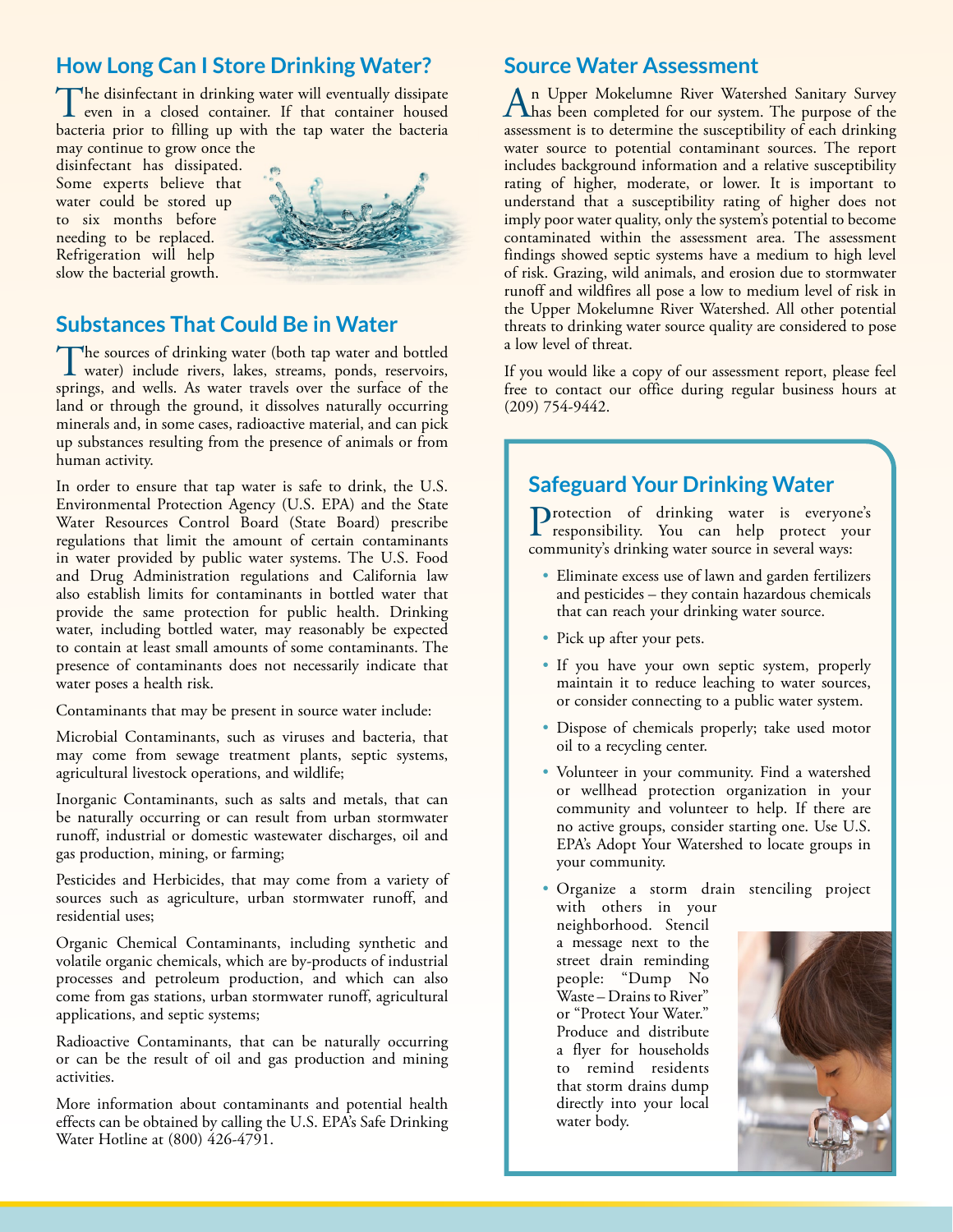#### **Test Results**

Our water is monitored for many different kinds of substances on a very strict sampling schedule, and the water we deliver must meet specific health standards. Here, we only show<br>those substances that were detected in our is unsafe to drink; our goal is to keep all detects below their respective maximum allowed levels.

The state recommends monitoring for certain substances less than once per year because the concentrations of these substances do not change frequently. In these cases, the most recent sample data are included, along with the year in which the sample was taken.

| <b>REGULATED SUBSTANCES</b>                           |                               |                      |                                 |                                  |                          |                  |                                           |  |  |  |
|-------------------------------------------------------|-------------------------------|----------------------|---------------------------------|----------------------------------|--------------------------|------------------|-------------------------------------------|--|--|--|
| <b>SUBSTANCE</b><br>(UNIT OF MEASURE)                 | <b>YEAR</b><br><b>SAMPLED</b> | <b>MCL</b><br>[MRDL] | <b>PHG</b><br>(MCLG)<br>[MRDLG] | <b>AMOUNT</b><br><b>DETECTED</b> | <b>RANGE</b><br>LOW-HIGH | <b>VIOLATION</b> | <b>TYPICAL SOURCE</b>                     |  |  |  |
| <b>HAA5</b> [Sum of 5 Haloacetic Acids]-Stage 1 (ppb) | 2021                          | 60                   | NA                              | 28.35                            | $26.80 - 30.30$          | No               | By-product of drinking water disinfection |  |  |  |
| <b>TTHMs [Total Trihalomethanes]-Stage 1 (ppb)</b>    | 2021                          | 80                   | <b>NA</b>                       | 37.37                            | $26.57 - 54.78$          | N <sub>o</sub>   | By-product of drinking water disinfection |  |  |  |

**Tap water samples were collected for lead and copper analyses from sample sites throughout the community**

| <b>SUBSTANCE</b><br>(UNIT OF MEASURE) | <b>YEAR</b><br><b>SAMPLED</b> | <b>AL</b> | <b>PHG</b><br>(MCLG) | <b>AMOUNT</b><br><b>DETECTED</b><br>(90TH)<br>$%$ ILE) | <b>SITES ABOVE</b><br><b>AL/TOTAL</b><br><b>SITES</b> | <b>VIOLATION</b> | <b>TYPICAL SOURCE</b>                                                                                                            |
|---------------------------------------|-------------------------------|-----------|----------------------|--------------------------------------------------------|-------------------------------------------------------|------------------|----------------------------------------------------------------------------------------------------------------------------------|
| Copper (ppm)                          | 2019                          | 1.3       | 0.3                  | <b>ND</b>                                              | 0/20                                                  | No               | Internal corrosion of household plumbing systems; erosion of natural deposits; leaching from wood preservatives                  |
| Lead (ppb)                            | 2019                          | 15        | 0.2                  | <b>ND</b>                                              | 0/20                                                  | No               | Internal corrosion of household water plumbing systems; discharges from industrial manufacturers; erosion of<br>natural deposits |

#### **Definitions**

**90th %ile:** The levels reported for lead and copper represent the 90th percentile of the total number of sites tested. The 90th percentile is equal to or greater than 90% of our lead and copper detections.

**AL (Regulatory Action Level):** The concentration of a contaminant which, if exceeded, triggers treatment or other requirements that a water system must follow.

**MCL (Maximum Contaminant Level):** The highest level of a contaminant that is allowed in drinking water. Primary MCLs are set as close to the PHGs (or MCLGs) as is economically and technologically feasible. Secondary MCLs (SMCLs) are set to protect the odor, taste, and appearance of drinking water.

**MCLG (Maximum Contaminant Level Goal):** The level of a contaminant in drinking water below which there is no known or expected risk to health. MCLGs are set by the U.S. EPA.

**MRDL (Maximum Residual Disinfectant Level):** The highest level of a disinfectant allowed in drinking water. There is convincing evidence that addition of a disinfectant is necessary for control of microbial contaminants.

**MRDLG (Maximum Residual Disinfectant Level Goal):** The level of a drinking water disinfectant below which there is no known or expected risk to health. MRDLGs do not reflect the benefits of the use of disinfectants to control microbial contaminants.

**NA:** Not applicable.

**ND (Not detected):** Indicates that the substance was not found by laboratory analysis.

**PDWS (Primary Drinking Water Standard):** MCLs and MRDLs for contaminants that affect health, along with their monitoring and reporting requirements and water treatment requirements.

**PHG (Public Health Goal):** The level of a contaminant in drinking water below which there is no known or expected risk to health. PHGs are set by the California EPA.

**ppb (parts per billion):** One part substance per billion parts water (or micrograms per liter).

**ppm (parts per million):** One part substance per million parts water (or milligrams per liter).